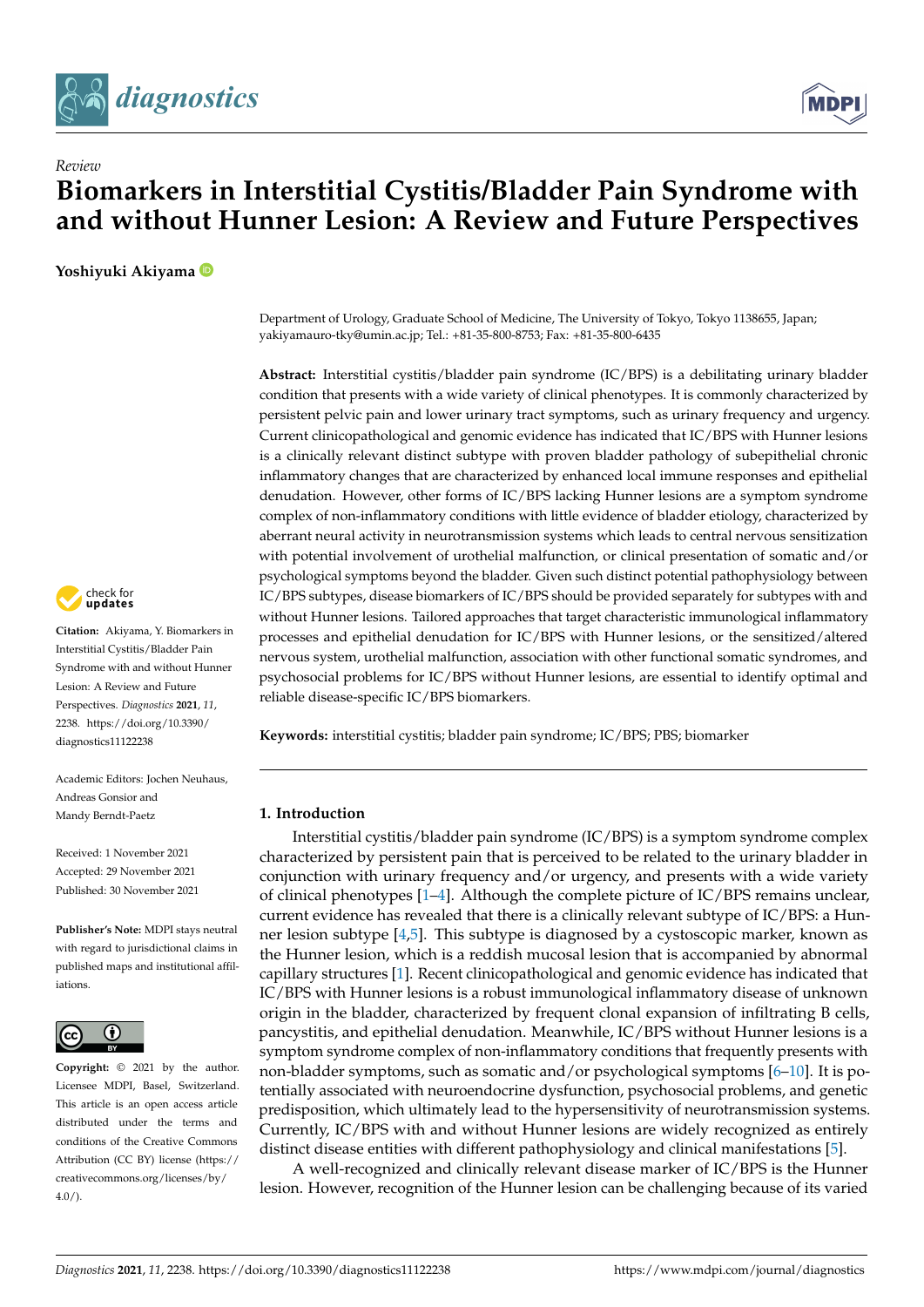appearance [\[11\]](#page-8-5). Moreover, diagnoses of Hunner lesions are made by urologists who perform cystoscopy in a subjective manner. Thus, there is a crucial need to identify less invasive and more precise and objective disease markers for IC/BPS; however, reliable and reproducible disease biomarkers remain elusive. This challenge may be attributed to past biomarkers studies for IC/BPS exploring multiple clinical conditions of IC/BPS (i.e., pathogenetically different entities) as a single cohort. In this article, we discuss the potential biomarkers of IC/BPS separately for each subtype of IC/BPS and suggest future strategies to identify optimal IC/BPS disease biomarkers.

## **2. Disease Concept and Classification of IC/BPS**

Recently, a clinical rationale disease concept of IC/BPS was developed by European, North American, and East Asian groups in terms of its clinical characteristics, epidemiology, and bladder histology [\[1,](#page-8-0)[12,](#page-8-6)[13\]](#page-8-7). Consensus was reached whereby IC/BPS with Hunner lesions was proven to be a clinically relevant subtype that should be regarded as a distinct disease entity. However, other forms of IC/BPS without Hunner lesions have not yet been clearly defined owing to their obscure pathophysiology, histology, and varied clinical manifestations. Thus, classifying IC/BPS into the following two subtypes is reasonable at present: IC/BPS with Hunner lesions, which is also known as BPS type 3 based on the International Society for the Study of BPS (ESSIC) criteria; and IC/BPS without Hunner lesions, which includes ESSIC BPS types 1 and  $2 \lfloor 1-3 \rfloor$ . These two subtypes with or without Hunner lesions are distinguished simply by the cystoscopic presence or absence of Hunner lesions; however, they cannot be discerned by clinical phenotyping because of the overlap in clinical characteristics [\[14\]](#page-8-9). Clinically, compared with IC/BPS without Hunner lesions, IC/BPS with Hunner lesions is characterized by an older age of onset, more severe bladdercentric symptoms, diminished bladder capacity, fewer comorbid non-bladder syndromes, and more favorable outcomes upon endoscopic treatment [\[15](#page-8-10)[,16\]](#page-8-11). IC/BPS without Hunner lesions is frequently accompanied by non-bladder symptoms, which include other systemic pain problems, personal psychosocial health problems, and affect dysregulation [\[17\]](#page-8-12). Recent studies have suggested a possible link between IC/BPS without Hunner lesions and widely known somatoform disorders or functional somatic syndromes (FSSs), such as irritable bowel syndrome, fibromyalgia, chronic fatigue syndrome, and migraines [\[18\]](#page-8-13). A subgroup of patients with IC/BPS without Hunner lesions may present with an FSS, which manifests as somatic symptoms related to the bladder. Moreover, bladder histology is distinct between the two IC/BPS subtypes; IC/BPS with Hunner lesions has proven bladder histology, showing epithelial denudation and chronic inflammatory changes such as lymphoplasmacytic and mast cell infiltration, stromal fibrosis, and edema [\[9,](#page-8-14)[19\]](#page-8-15). Notably, these histological changes can be observed in the entire bladder (i.e., pancystitis) and are not confined to the Hunner lesion [\[6\]](#page-8-3). By contrast, IC/BPS without Hunner lesions shows few histological changes [\[6,](#page-8-3)[19\]](#page-8-15). Such histological evidence indicates that IC/BPS with Hunner lesions is a robust chronic inflammatory disease of the bladder, whereas IC/BPS without Hunner lesions is a non-inflammatory condition with no obvious bladder etiology. In addition, a recent ribonucleic acid sequencing (RNA-seq) study revealed that whole transcriptomic profiles differ between these two subtypes. IC/BPS with Hunner lesions features enhanced biological processes that involve immune responses and infection, whereas, the gene expression profiles of the bladder of IC/BPS patients without Hunner lesions were similar to those of normal bladders, and no specific biological pathways were detected in this subtype [\[8\]](#page-8-16).

Glomerulations (mucosal bleeding after bladder overdistension) has been considered as another characteristic disease marker of IC/BPS. However, recent studies have cast doubts on its significance in the diagnosis and etiology of IC/BPS [\[20\]](#page-8-17). To investigate the biological background of glomerulation formation, we performed genomic and histological analyses of bladder biopsy samples from patients with IC/BPS without Hunner lesions, with or without glomerulations. We revealed that the presence of glomerulations did not alter gene expression patterns in the bladder mucosa and was not associated with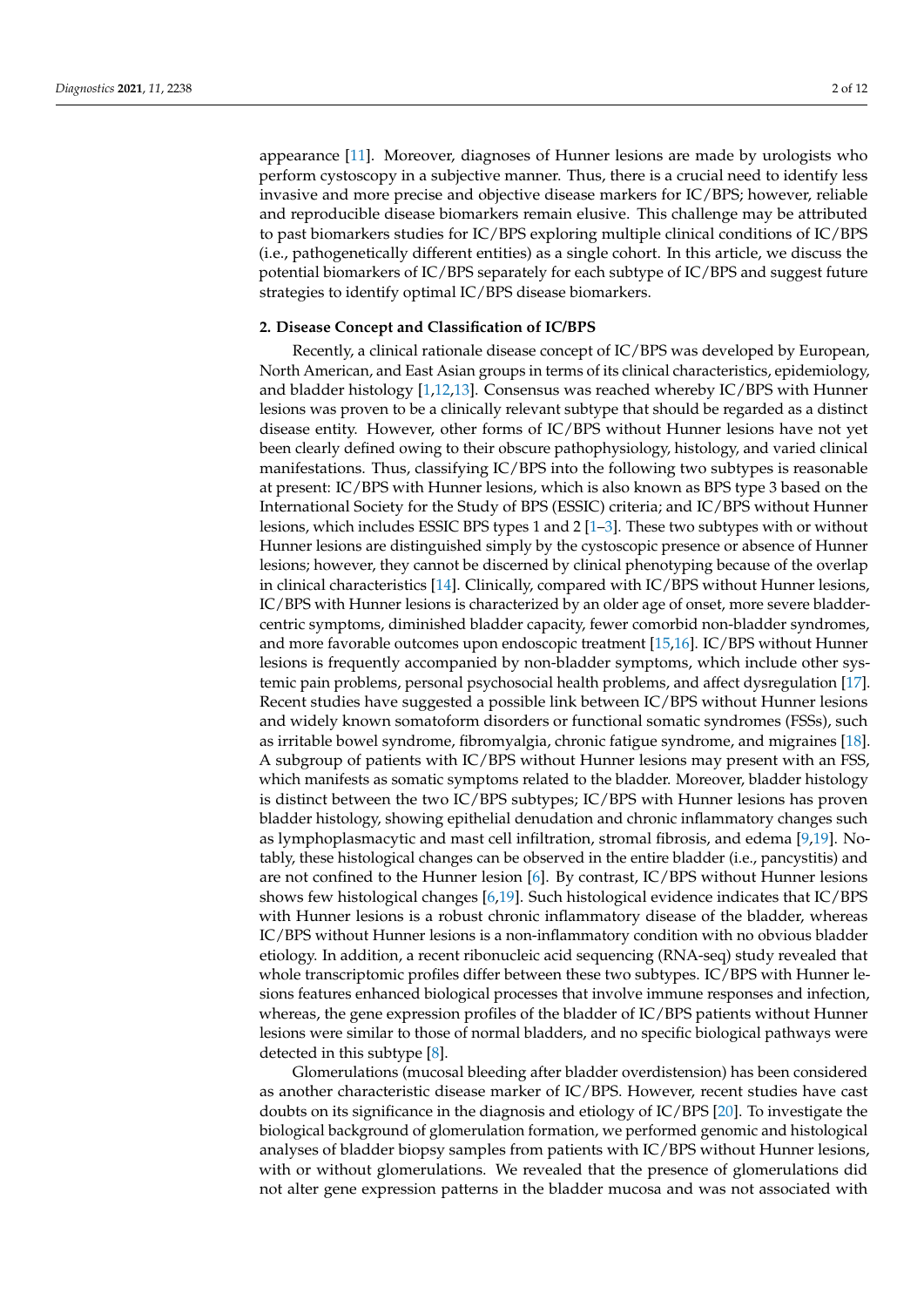the degree of subepithelial inflammation or neovascularization [\[8\]](#page-8-16), which suggests that glomerulations is not a specific disease marker of IC/BPS. However, we currently cannot conclusively discount its significance in IC/BPS, and further validation using independent resources is necessary to resolve this controversy.

Taken together, the current IC/BPS syndrome umbrella should be considered to consist of two subtypes: IC/BPS with Hunner lesions, which is an inflammatory disease of the bladder; and IC/BPS without Hunner lesions, a non-inflammatory condition of the bladder that may involve pathology beyond the bladder.

## **3. Biomarkers of IC/BPS**

Table 1 lists the potential biomarkers of IC/BPS with and without Hunner lesions.

## *3.1. Immunological Inflammatory Process in the Bladder*

Characteristic inflammatory features of IC/BPS with Hunner lesions include the accumulation of plasma cells and the frequent expansion of light-chain-restricted B cells in the bladder [\[5,](#page-8-2)[6\]](#page-8-3). Previously, we conducted an RNA-seq analysis of mucosal biopsies of IC/BPS and healthy control bladders. Results indicated that genes involved in biological pathways related to immune responses and infectious diseases were significantly upregulated in IC/BPS with Hunner lesions. In addition, we found a tumor necrosis factor family B-cell-activating factor (BAFF) as a potential biomarker of IC/BPS with Hunner lesions [\[8\]](#page-8-16). These findings collectively suggest that an immunological inflammatory process that is potentially associated with a B-cell abnormality may underlie the pathophysiology of IC/BPS with Hunner lesions. Candidates for potential biomarkers of IC/BPS, especially for the Hunner lesion subtype, may be identified in genes/proteins that are involved in this immunological inflammatory process.

### 3.1.1. Chemokines

There have been reports of increased expression of several chemokines in the bladder and urine of patients with IC/BPS with Hunner lesions [\[21–](#page-8-18)[23\]](#page-8-19). Tyagi et al. found that urinary levels of C-X-C motif chemokine ligand (CXCL) 1 and CXCL10 were significantly increased in IC/BPS patients with Hunner lesions compared with those of patients without Hunner lesions and asymptomatic control patients [\[24\]](#page-8-20). Furuta et al. reported that urinary levels of CXCL8 and CXCL10 were significantly increased in IC/BPS patients with Hunner lesions than in patients without Hunner lesions and in patients with overactive bladder syndrome (OAB) [\[25\]](#page-8-21). In addition, Niimi et al. revealed that urinary levels of CXCL10 were significantly increased in patients with Hunner lesions, and these levels correlated with symptom severity. They demonstrated that CXCL10 urine concentration is a potential disease biomarker with modest sensitivity (46.1%) and high specificity (93.7%) [\[26\]](#page-9-0). These findings suggest that CXCL10 could be a potential disease biomarker of IC/BPS with Hunner lesions.

Another candidate chemokine as a biomarker of IC/BPS is C-C motif chemokine ligand 2 (CCL2), also known as monocyte chemotactic protein-1 (MCP-1). Previous studies have reported increased levels of urinary CCL2 in patients with IC/BPS [\[25,](#page-8-21)[27,](#page-9-1)[28\]](#page-9-2). In 16 women with IC/BPS, Peters et al. reported a positive correlation between urinary levels of CCL2 and daily urinary frequency and treatment responsive changes. Urinary levels of CCL2 decreased significantly from baseline values at 24 weeks after sacral neuromodulation therapy [\[28\]](#page-9-2).

## 3.1.2. Proinflammatory Cytokines

Elevated levels of various cytokines, such as interleukin (IL)-1, IL-6, and IL-8, have been reported in patients with IC/BPS, which reflects its inflammatory nature [\[29](#page-9-3)[–33\]](#page-9-4). IL-6 is produced by various immune cells, which include T helper type 2 (Th2) cells, mast cells, and macrophages, and plays a pivotal role in inflammatory reactions, such as the induction of Th2 immune responses, antibody production, and mast cell recruitment. Elevated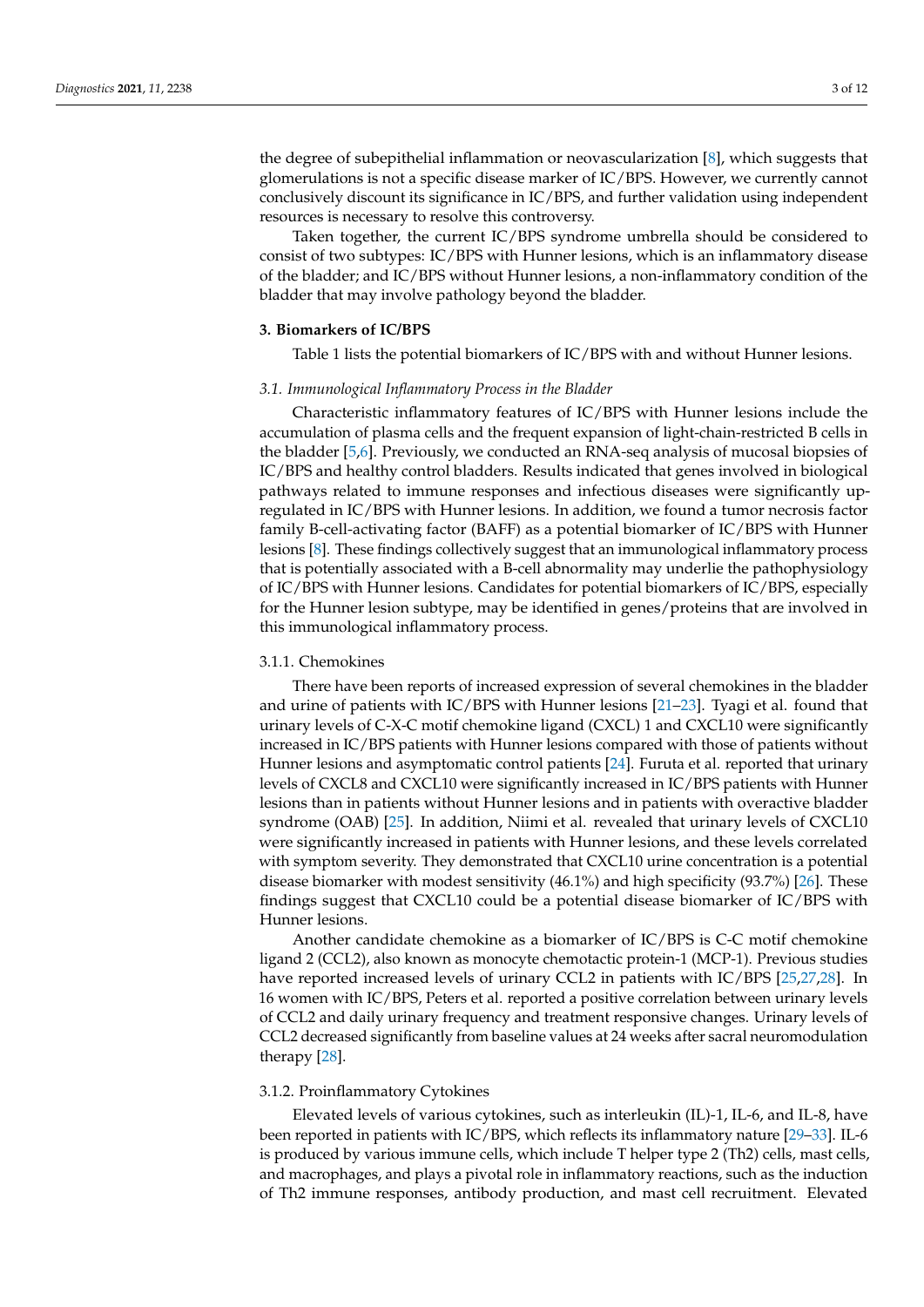urinary IL-6 levels are related to the degree of nocturnal urinary frequency in patients with IC/BPS [\[31\]](#page-9-5). Combined with methylhistamine, urinary levels of IL-6 have a sensitivity of 70%, a specificity of 72.4%, a positive predictive value of 77.8%, and a negative predictive value of 63.6% in the diagnosis of IC/BPS [\[32\]](#page-9-6). Matrix metalloproteinases (MMPs) play an important role during inflammatory processes, such as tissue remodeling, cytokine release, angiogenesis, and recruitment of inflammatory cells [\[34,](#page-9-7)[35\]](#page-9-8). A study that investigated biomarkers of urological chronic pelvic pain syndrome (UCPPS) using urine samples of 259 patients with UCPPS and 125 healthy controls indicated that urinary levels of MMP-9 were significantly increased in male UCPPS patients compared with those of controls, and were related to pain and urinary symptom severity [\[36\]](#page-9-9). Recently, IL-17 has emerged as a novel inflammatory cytokine that is potentially associated with various autoimmune diseases [\[37\]](#page-9-10). As for IC/BPS with Hunner lesions, Logadottir et al. reported the overexpression of IL-17 in both messenger RNA (mRNA) and protein in the bladder of IC/BPS patients with Hunner lesions [\[30\]](#page-9-11). Moreover, our RNA-seq analysis indicated that IL-17-related biological pathways were more up-regulated in the bladders of IC/BPS patients with Hunner lesions than in the bladders of those without Hunner lesions and normal controls [\[8\]](#page-8-16). In psoriasis, anti-IL-17 therapies have been developed and applied clinically [\[38\]](#page-9-12). Further studies are required to validate whether IL-17 has the potential to become a novel biomarker and therapeutic target for IC/BPS with Hunner lesions.

### 3.1.3. Toll-like Receptor

A previous study reported that elevated inflammatory responses by Toll-like receptor (TLR)2 and TLR4 stimulation in peripheral blood mononuclear cells (PBMCs) were observed in 24 female IC/BPS patients, and the degree of elevation was associated with changes in pain score and urinary symptoms [\[39\]](#page-9-13). Another study demonstrated that compared with healthy control patients' bladders, TLR7 was more expressed in the bladders of IC/BPS patients with Hunner lesions [\[40\]](#page-9-14). Both studies also verified the rationales of the study results using murine models; altered TLR4 activation was associated with bladder nociception and voiding dysfunction in autoimmune cystitis female mice [\[41\]](#page-9-15), and activation of TLR7 induced cystitis that was accompanied by sensory hyperactivity of the bladder in C57BL/6N female mice [\[40\]](#page-9-14). Furthermore, a study by the Multidisciplinary Approach to the Study of Chronic Pelvic Pain (MAPP) research network demonstrated that higher inflammatory responses to TLR4 stimulation in PBMCs are significantly associated with a greater likelihood of endorsing widespread (bladder-beyond) pain, a higher number of comorbid conditions, and lower pain thresholds in patients with IC/BPS [\[42\]](#page-9-16). The authors offered TLR4 inflammatory responses in PBMCs as a marker of the presence and degree of widespread pain in IC/BPS.

### 3.1.4. Angiogenic Factors

Increased levels of vascular endothelial growth factor (VEGF), a proinflammatory growth factor that induces neovascularization, have been reported in patients with IC/BPS with Hunner lesions [\[8](#page-8-16)[,36](#page-9-9)[,43\]](#page-9-17). We demonstrated the overexpression of the VEGF protein and increased microvessel density in the bladders of IC/BPS patients with Hunner lesions compared with those in normal bladders [\[8\]](#page-8-16). Studies have reported increased nitric oxide production in both the bladder and urine of IC/BPS patients with Hunner lesions [\[30](#page-9-11)[,44,](#page-9-18)[45\]](#page-9-19). Furthermore, the overexpression of hypoxia-inducible factor  $1\alpha$  (HIF1 $\alpha$ ) in Hunner lesions of the IC/BPS bladders has been reported [\[46\]](#page-9-20). Increased levels of platelet-derived endothelial cell growth factor (PD-ECGF), which facilitates angiogenesis, have also been reported in the urine of IC/BPS patients [\[47](#page-9-21)[,48\]](#page-9-22). This evidence collectively reflects the increased angiogenesis in the bladders of IC/BPS patients, which likely results from chronic inflammatory processes. To determine the potential for these angiogenic factors as disease biomarkers of IC/BPS, specificity must be validated by comparison with non-IC chronic cystitis.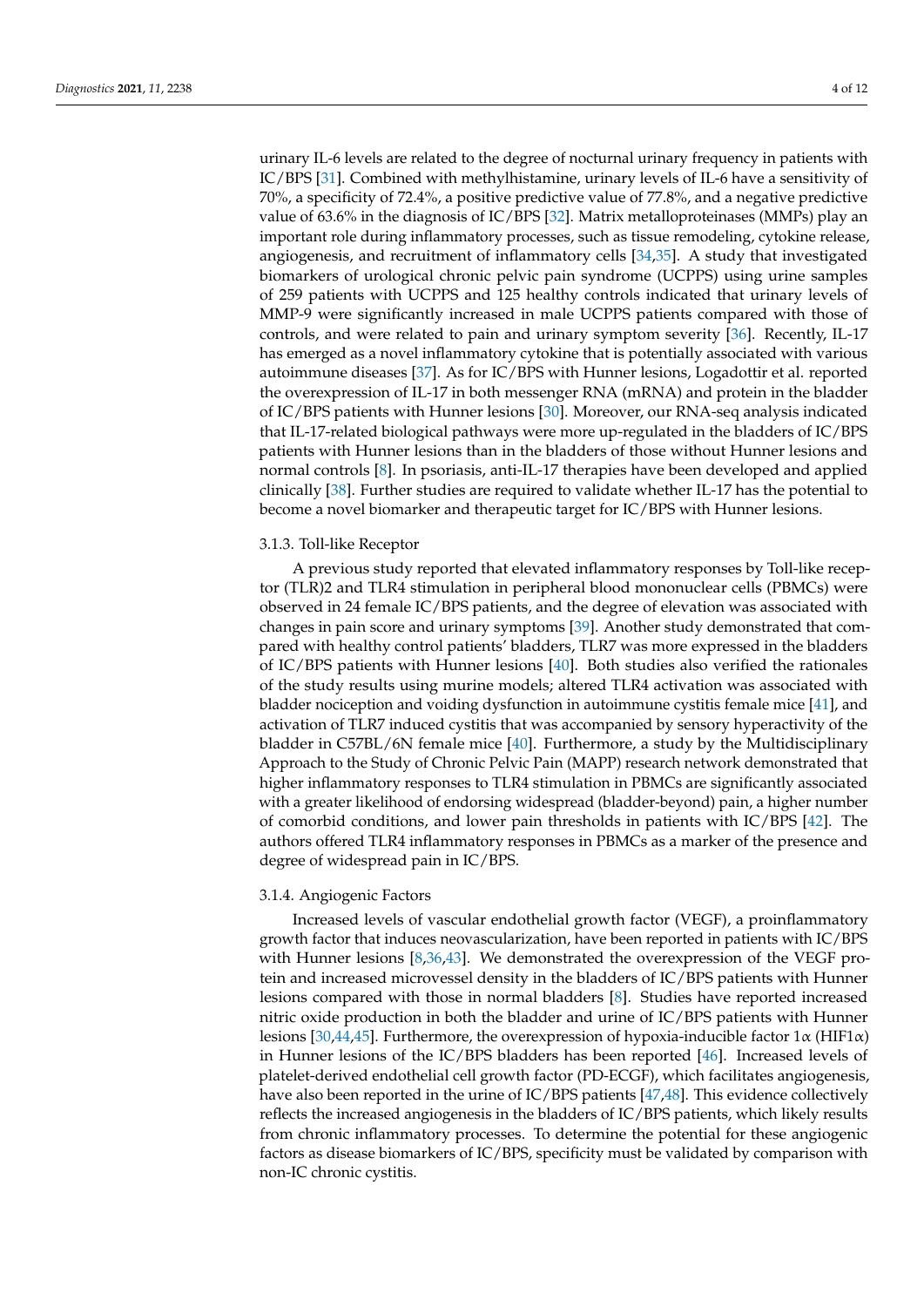# *3.2. Neurogenic Inflammation* Mast Cell Infiltration

Mast cell infiltration is considered a characteristic histological feature of IC/BPS [\[49](#page-9-23)[–56\]](#page-10-0). However, emerging evidence has cast doubt on the significance of mast cell infiltration in IC/BPS [\[57](#page-10-1)[–60\]](#page-10-2). We evaluated mast cell densities in IC/BPS with and without Hunner lesions by comparing equally inflamed bladders using an anti-tryptase antibody specific to human mast cells. Results indicated that IC/BPS with Hunner lesions and non-IC chronic cystitis showed similar degrees of subepithelial lymphoplasmacytic infiltration, and healthy and IC/BPS patients without Hunner lesions bladders had a comparable degree of mast cell infiltration [\[60\]](#page-10-2). Other studies have also suggested that increased mast cell density may not be a specific histological feature of IC/BPS [\[57–](#page-10-1)[59\]](#page-10-3).

However, the functional role of infiltrated mast cells in IC/BPS cannot be discounted. Enhanced release of neuropeptides from peripheral nerves results in persistent afferent nerve sensitization and local inflammatory changes, which are referred to as neurogenic inflammation [\[61\]](#page-10-4), and these processes are mediated by mast cells. Neurotransmitters released by peripheral neurons, which include calcitonin gene-related peptide, tachykinins, and substance P, induce mast cell degranulation and the release of proinflammatory mediators from mast cells, such as histamine, serotonin, tryptase, tumor necrosis factor (TNF) $\alpha$ , and nerve growth factor (NGF). Subsequently, these inflammatory mediators respond to afferent neurons in a positive feedback loop, which perpetuates and exacerbates the further release of neuropeptides and mast cell activation (i.e., the nerve–mast cell interaction axis) [\[62–](#page-10-5)[65\]](#page-10-6). Persistent afferent nerve stimulation results in altered neural plasticity and central nervous sensitization in the dorsal root ganglia and upper spinal cord, which contributes to IC/BPS symptom persistence, especially in patients without Hunner lesions [\[66\]](#page-10-7). It is well established that mast cells are implicated in other disorders characterized by afferent hypersensitivity and neurogenic inflammation that frequently overlap those of IC/BPS without Hunner lesions [\[67–](#page-10-8)[70\]](#page-10-9). In this context, previous reports of elevated NGF levels in patients with IC/BPS are unsurprising [\[22](#page-8-22)[,27](#page-9-1)[,71](#page-10-10)[,72\]](#page-10-11). Liu et al. reported that both urinary and serum levels of NGF were significantly elevated in patients with IC/BPS compared with those of healthy subjects; however, these did not correlate with clinical characteristics [\[71\]](#page-10-10). Moreover, Homma et al. reported that mRNA levels of NGF were more elevated in the bladders of IC/BPS patients without Hunner lesions than in the bladders of non-IC controls, although the levels of NGF did not correlate with symptom parameters [\[22\]](#page-8-22). These results indicate the relatively low power of NGF as a disease biomarker of IC/BPS. Overexpression of TNF $\alpha$  in the bladder, and elevated serum and urinary levels of TNF $\alpha$  in IC/BPS patients, have been reported previously [\[72](#page-10-11)[,73\]](#page-10-12). A randomized, double-blind, placebo-controlled study of anti-TNFα monoclonal antibody (certolizumab pegol) treatment demonstrated significant symptom improvement in patients with IC/BPS compared with that in patients who received placebo [\[74\]](#page-10-13).

# *3.3. Urothelial Deficiency*

A urothelial defect is generally considered one of the cardinal etiologies of IC/BPS. Previously, potential biomarkers of IC/BPS have been suggested via this hypothesis. Disruption of the urothelium permits subnoxious urinary irritants to permeate into the subepithelial layer, which results in the elicitation of inflammatory reactions or afferent nerve stimulation. Notably, urothelial alterations, which are undetectable by optical microscopy, can also impair the barrier function and contribute to increased permeability. This enables urinary stimuli to gain access to the subepithelial tissue and to persistently stimulate afferent neurons, which leads to central nervous amplification with subtle histological changes [\[75\]](#page-10-14).

# 3.3.1. Glycosaminoglycans

The glycosaminoglycans (GAG) layer plays a crucial role in the protective barrier function of the urothelium. Disruption of the GAG layer has been observed in the urine of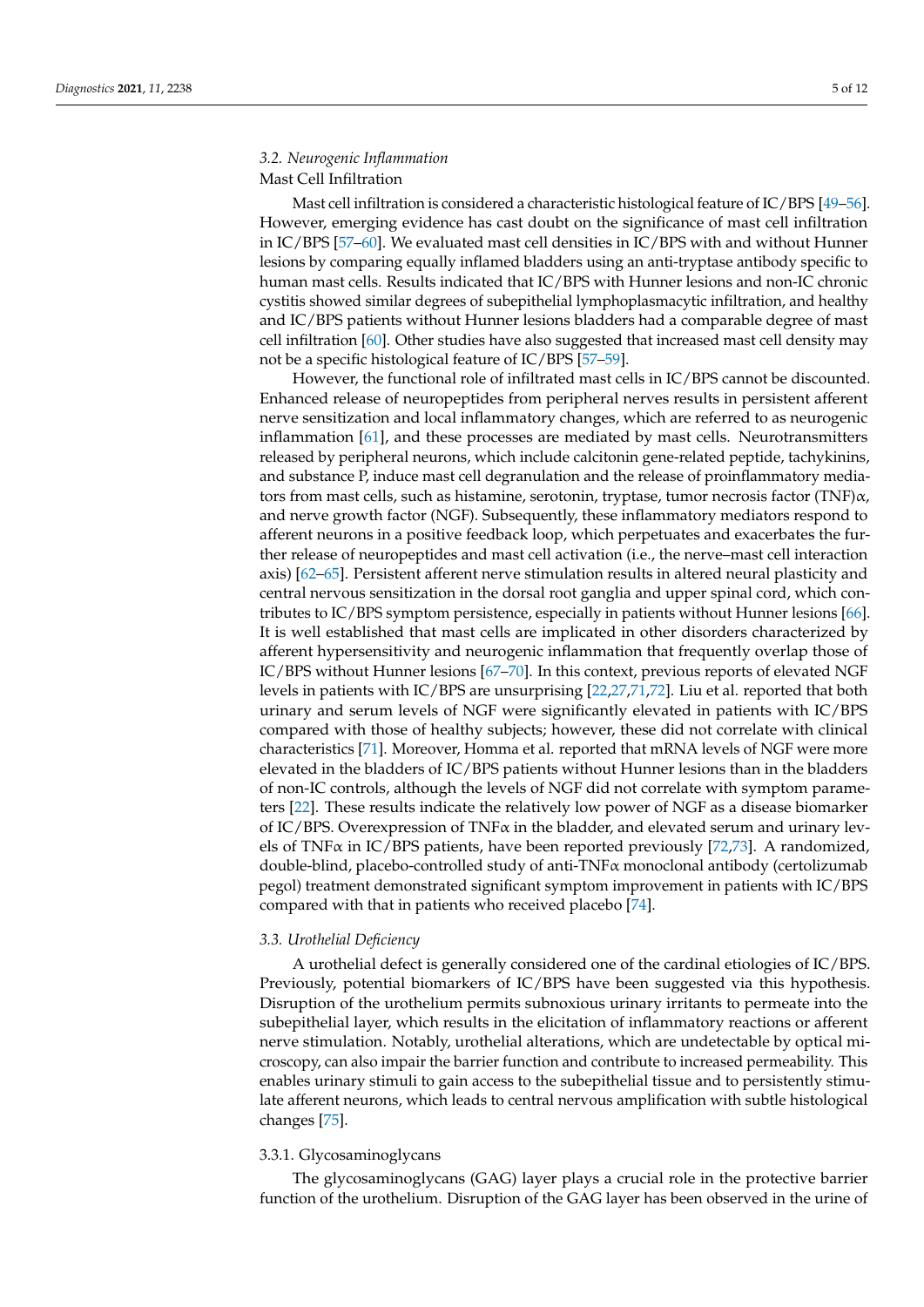patients with IC/BPS [\[76\]](#page-10-15). Urinary uronate and sulfated GAG levels have been shown to be increased in patients with IC, with 80% and 88% sensitivity, respectively, and 92.3% and 69.2% specificity, respectively, for detecting IC symptom severity [\[77\]](#page-10-16).

## 3.3.2. Growth Factors for Epithelium

Aberrant urothelial proliferation, which may be due to the altered production of antiproliferative or growth factors, has been reported in patients with IC/BPS [\[78,](#page-10-17)[79\]](#page-11-0). Previous studies have indicated that levels of epidermal growth factor (EGF), insulin-like growth factor-1, and insulin-like growth factor-binding protein-3 are elevated in the urine of patients with IC/BPS [\[80–](#page-11-1)[83\]](#page-11-2). In particular, antiproliferative factor (APF), which plays a cardinal role in inhibiting bladder epithelial cell proliferation, has been extensively studied and is increased in the urine of patients with IC/BPS. In fact, the level of APF activity is considered to be the most reliable urine biomarker of IC/BPS [\[80](#page-11-1)[,84–](#page-11-3)[87\]](#page-11-4). Keay et al. compared urinary APF activity and levels of heparin-binding (HB)-EGF and EGF among 219 IC patients, 113 asymptomatic healthy control patients, and 211 patients with other non-IC urogenital diseases, such as acute bacterial cystitis, chronic prostatitis, OAB, bladder cancer, and prostate cancer. Results indicated that APF activity is significantly higher in IC patients than in all other control groups, with 94% sensitivity and 95% specificity [\[84\]](#page-11-3). However, HB-EGF, which plays a crucial role in bladder epithelial metabolism by counteracting APF, was down-regulated in the bladders of IC/BPS patients [\[80,](#page-11-1)[82,](#page-11-5)[83\]](#page-11-2). Interestingly, previous studies reported that the decreased urinary HB-EGF levels and increased APF activity were reversed by bladder hydrodistension to normal levels in patients with IC/BPS, which may explain the mechanism of action underlying bladder hydrodistension treatment for IC/BPS [\[88](#page-11-6)[,89\]](#page-11-7). As for the comparison of these markers between IC/BPS with and without Hunner lesions, Zhang et al. reported that urinary APF activity and HB-EGF concentrations were significantly more altered in IC/BPS patients both with and without Hunner lesions than in those with bladder cancer and bacterial cystitis and healthy controls, although the two subtypes of IC/BPS were comparable. However, levels of urinary EGF were significantly higher in IC/BPS patients with Hunner lesions than in those without Hunner lesions. Given the current understanding of the pathophysiology of IC/BPS with and without Hunner lesions mentioned above, the aberrant proliferative function of urothelial cells may be a common feature of the two subtypes, albeit via different underlying mechanisms.

APF activity may be associated with the down-regulation of epithelial tight junction proteins, such as E-cadherin and zonula occludens-1 (ZO-1). One study suggested that E-cadherin and ZO-1 were lower in IC/BPS patients without Hunner lesions than in those with stress urinary incontinence or OAB [\[90\]](#page-11-8). Keay et al. reported that blocking the antiproliferative activity of asialylated APF using inactive APF derivatives reversed the decrease in the level of mRNA and protein expression of tight junction proteins, such as ZO-1, occludin, and claudins, as well as the increase in the paracellular permeability of IC/BPS epithelial cells, back to normal levels [\[91\]](#page-11-9).

Taken together, a combined panel of urinary APF activity, HB-EGF, and EGF would achieve higher diagnostic accuracy for IC/BPS. Further studies assessing their levels in other lower urinary tract dysfunctional diseases, such as OAB or chronic prostatitis, are warranted to confirm the utility and specificity of these candidates as potential disease biomarkers of IC/BPS.

### *3.4. Nociceptive Reflux Pathways*

Increased gene expression of transient receptor potential (TRP) channels, which mediate nociceptive sensation, has been reported in IC/BPS patients. Homma et al. demonstrated that mRNA levels of TRP ankyrin 1, TRP melastatin 2 and 8, and TRP vanilloid subtype 1 were significantly higher in the bladders of IC/BPS patients with Hunner lesions than in those of non-IC controls, whereas mRNA levels of TRP vanilloid subtype 2 and NGF were higher in IC/BPS patients without Hunner lesions [\[22\]](#page-8-22). These findings suggest that there is increased activation of the nociceptive reflux pathways in IC/BPS patients.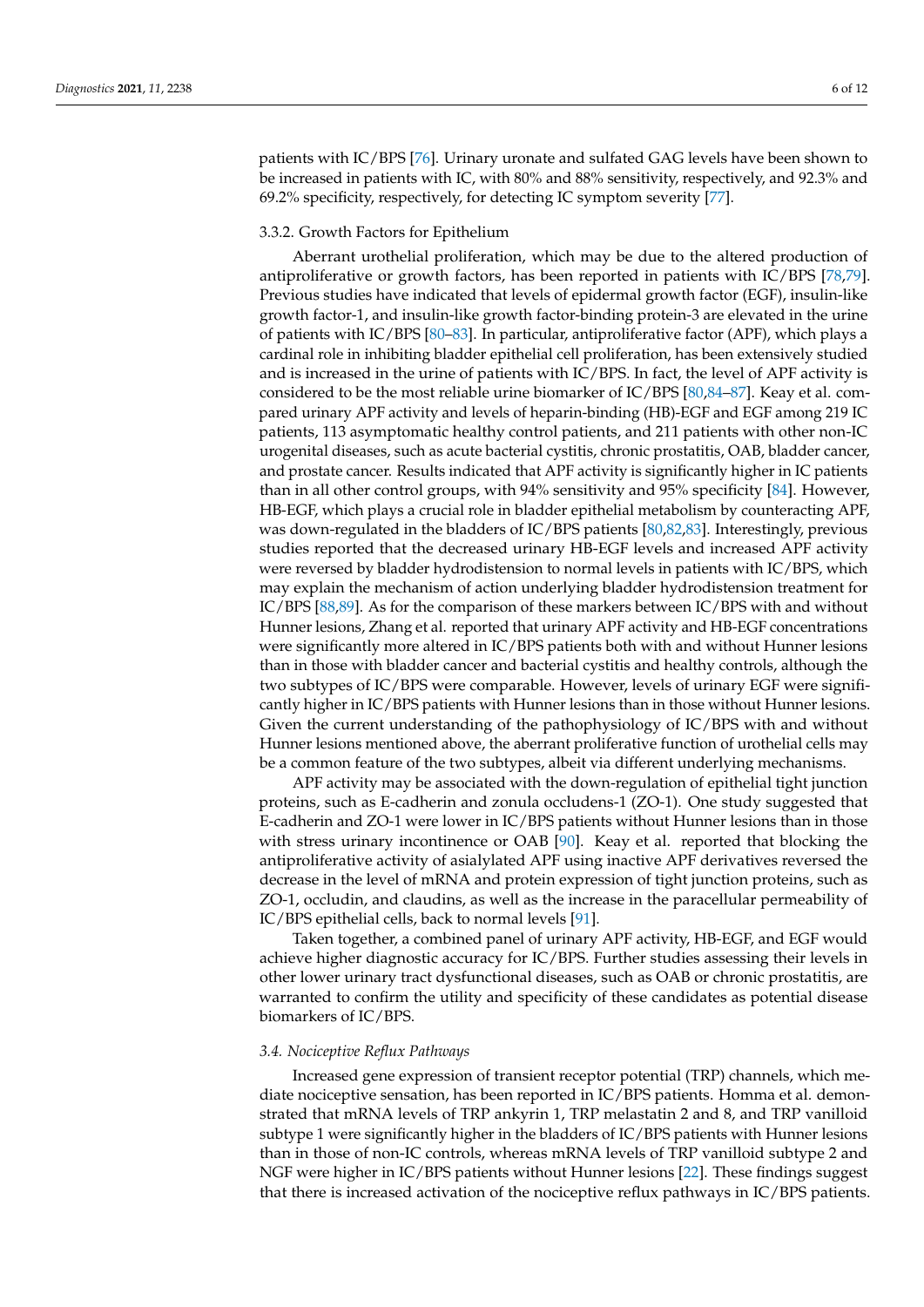Comparisons with other sensory bladder disorders, such as OAB or chemical cystitis, may provide support for the expression levels of these sensory-mediating channels as potential biomarkers of IC/BPS.

## *3.5. Somatic Symptoms*

Growing evidence suggests a potential connection between IC/BPS and FSSs. One study reported that the presence of somatic symptoms significantly increases the risk of the subsequent occurrence of IC/BPS without Hunner lesions [\[92\]](#page-11-10). Furthermore, a study that performed magnetic resonance imaging of the brain of patients with UCPPS and fibromyalgia and of pain-free controls demonstrated similar abnormal brain activity in patients with UCPPS and fibromyalgia [\[93\]](#page-11-11). These findings suggest that a subgroup of IC/BPS patients may share pathogenetic neurophysiological abnormalities that involve the central nervous system with patients with FSSs [\[94\]](#page-11-12). These aberrant neuroimmune and endocrine processes that are responsible for central nervous sensitization and systemic hypersensitivity (i.e., the potential underlying pathophysiology of IC/BPS and FSSs) may offer clues toward identifying disease biomarkers of IC/BPS [\[95\]](#page-11-13).

## **4. Summary and Future Perspectives**

In this article, we first emphasized the crucial differences between IC/BPS with and without Hunner lesions. IC/BPS with Hunner lesions is a robust inflammatory disease of the urinary bladder that is potentially associated with enhanced immune responses and infection, whereas IC/BPS without Hunner lesions is a symptom syndrome complex of non-inflammatory conditions with little evidence of bladder etiology and is potentially associated with aberrant neuroimmune and/or endocrine processes. Thus, the current IC/BPS umbrella does not represent the spectrum of a single disorder; rather, it comprises distinct disorders. In this context, it is reasonable and ideal that investigations of potential biomarkers of IC/BPS are conducted separately according to the subtypes of with or without Hunner lesions. Some previous biomarker studies for IC/BPS have been conducted without a clear differentiation between IC/BPS subtypes, which may have eluded true results. Based on subtype specificity, the potential biomarkers of IC/BPS are BAFF, CXCL10, HIF1α, IL-17, and TLR7 for IC/BPS with Hunner lesions, and NGF and PD-ECGF for IC/BPS without Hunner lesions (Table [1\)](#page-7-0). To develop clinically applicable and reliable biomarkers, these candidates should be validated using independent sources and eligible counterparts. For example, bacillus Calmette–Guérin-induced cystitis and follicular cystitis manifest clinicopathological features that are similar to those of IC/BPS with Hunner lesions, including cystoscopic reddish mucosal lesions, histological epithelial denudation, and dense lymphoplasmacytic infiltration, which are frequently accompanied by lymph follicles and pelvic pain. To confirm the specificity of the abovementioned candidates as biomarkers of IC/BPS with Hunner lesions, comparative analyses of the levels of these candidates with non-IC/BPS chronic inflammatory cystitis are needed. Likewise, comparisons of candidate marker levels between IC/BPS without Hunner lesions and OAB and FSS are warranted. Biomarkers with higher sensitivity and specificity for both subtypes of IC/BPS, the current confusion in the definition, diagnosis, and classification of IC/BPS would be relieved. In terms of clinical application, urine biomarkers that could specifically diagnose IC/BPS and the subtypes, and also reflect the treatment responses should be ideal. A tailored approach that targets characteristic immunological inflammatory processes and epithelial denudation for  $IC/BPS$  with Hunner lesions, or the sensitized/altered nervous system, urothelial malfunction, associations with other FSSs, and psychosocial problems for IC/BPS without Hunner lesions, may lead to better outcomes in future investigations of potential biomarkers of IC/BPS.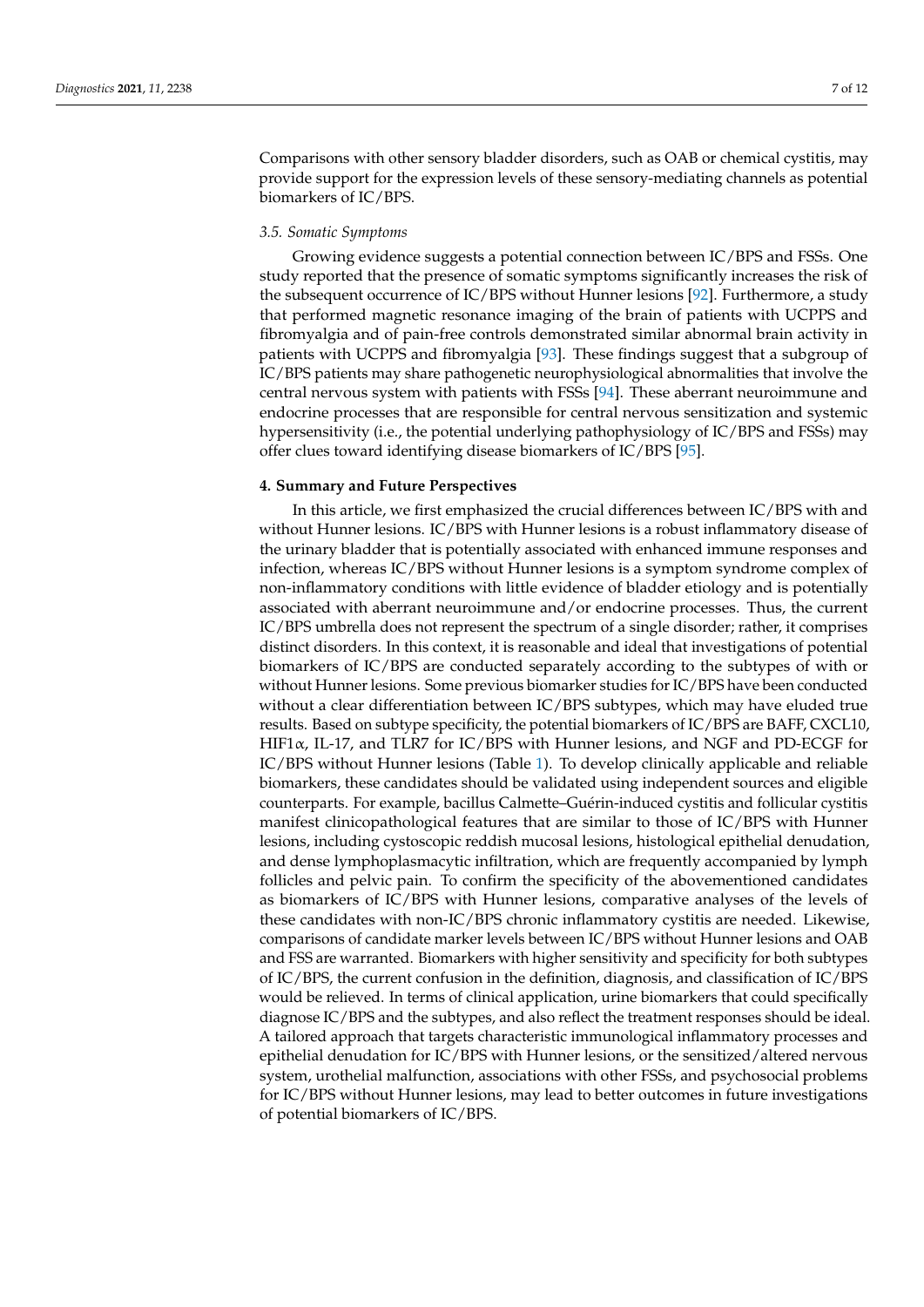<span id="page-7-0"></span>

| Candidate        | Subtype <sup>+</sup> | <b>Specific Notes</b>                                                                                                                                    | Reference               |
|------------------|----------------------|----------------------------------------------------------------------------------------------------------------------------------------------------------|-------------------------|
| <b>APF</b>       | Unspecified          | Increased urinary APF activity and related changes in intensity levels to bladder<br>distension [88,89]                                                  | $[84 - 89]$             |
| <b>BAFF</b>      | HL                   | Overexpression of BAFF protein in the HL bladder                                                                                                         | [8]                     |
| CCL <sub>2</sub> | HL and NHL           | Elevated urinary levels of CCL2 in HL and/or NHL compared with those in<br>OAB [25,27], and association with treatment response of neuromodulation [28]. | [25, 27, 28]            |
| CXCL10           | HL                   | Urinary levels of CXCL10 discriminated HL from NHL and correlated with<br>symptom severity [26]                                                          | $[24 - 26]$             |
| EGF              | Unspecified          | Significantly higher urinary levels of EGF in IC/BPS than in non-IC conditions                                                                           | $[80 - 83]$             |
| HB-EGF           | Unspecified          | Lowered urinary levels of HB-EGF in IC/BPS and increased by therapeutic<br>hydrodistension [88,89]                                                       | [80, 82, 83, 88,<br>891 |
| $HIF1\alpha$     | HL                   | Up-regulation of HIF1 $\alpha$ in mRNA and protein levels in the HL bladder                                                                              | [8, 46]                 |
| $IL-6$           | Unspecified          | Elevated urinary IL-6 levels in IC/BPS and correlation with symptom<br>severity [31]                                                                     | [31, 32, 72, 73]        |
| $IL-17$          | HL                   | Overexpression of IL-17A in the HL bladder                                                                                                               | [8, 30]                 |
| $MMP-9$          | Unspecified          | Elevated urinary levels of MMP-9 in UCPPS and association with<br>clinical symptoms                                                                      | [36]                    |
| <b>NGF</b>       | <b>NHL</b>           | Increased levels of NGF in serum [71,72], urine [27,71], and bladder [22] of NHL                                                                         | [22, 27, 71, 72]        |
| NO               | HL                   | Up-regulation of mRNA and protein levels of NO products in the HL bladder                                                                                | [30, 44, 45]            |
| PD-ECGF          | <b>NHL</b>           | Increased urinary levels of PD-ECGF and high association with bladder<br>glomerulations $[48]$                                                           | [47, 48]                |
| TLR4             | Unspecified          | Increased response to TLR4 stimulation in PBMC of IC/BPS patients and<br>significant association with symptom changes and spread                         | [39, 42]                |
| TLR7             | HI.                  | Overexpression of mRNA and protein of TLR7 in the HL bladder                                                                                             | [40]                    |
| $TNF\alpha$      | Unspecified          | Increased levels of TNF $\alpha$ in the serum [72] and urine [73] of IC/BPS patients                                                                     | [72, 73]                |
| <b>VEGF</b>      | HL                   | Overexpression of VEGF in the HL bladder [8] and significant association<br>between urinary levels of VEGF and clinical symptoms in UCPPS [36]           | [8,36,43]               |

| Table 1. Potential biomarkers of IC/BPS. |  |  |
|------------------------------------------|--|--|
|------------------------------------------|--|--|

† HL: Hunner lesion subtype (IC/BPS with Hunner lesions), NHL: non-Hunner lesion subtype (IC/BPS without Hunner lesions).

**Funding:** The author declares no funding was received for this review article.

**Conflicts of Interest:** The author has no relevant financial interests to disclose.

# **Abbreviations**

| <b>APF</b>       | antiproliferative factor                              |
|------------------|-------------------------------------------------------|
| <b>BAFF</b>      | tumor necrosis factor family B-cell-activating factor |
| CCL <sub>2</sub> | chemokine (C-C motif) ligand 2                        |
| CXCL10           | chemokine (C-X-C motif) ligand 10                     |
| EGF              | epidermal growth factor                               |
| <b>ESSIC</b>     | International Society for the Study of BPS            |
| FSS              | functional somatic syndrome                           |
| GAG              | glycosaminoglycan                                     |
| <b>HB-EGF</b>    | heparin-binding growth factor-like growth factor      |
| $HIF1\alpha$     | hypoxia-inducible factor $1\alpha$                    |
| IC/BPS           | interstitial cystitis/bladder pain syndrome           |
| MMP              | matrix metalloproteinase                              |
| NGF              | matrix metalloproteinase                              |
| PD-ECGF          | platelet-derived endothelial cell growth factor       |
| TLR              | Toll-like receptor                                    |
| <b>UCPPS</b>     | urological chronic pelvic pain syndrome               |
| VEGF             | vascular endothelial growth factor                    |
|                  |                                                       |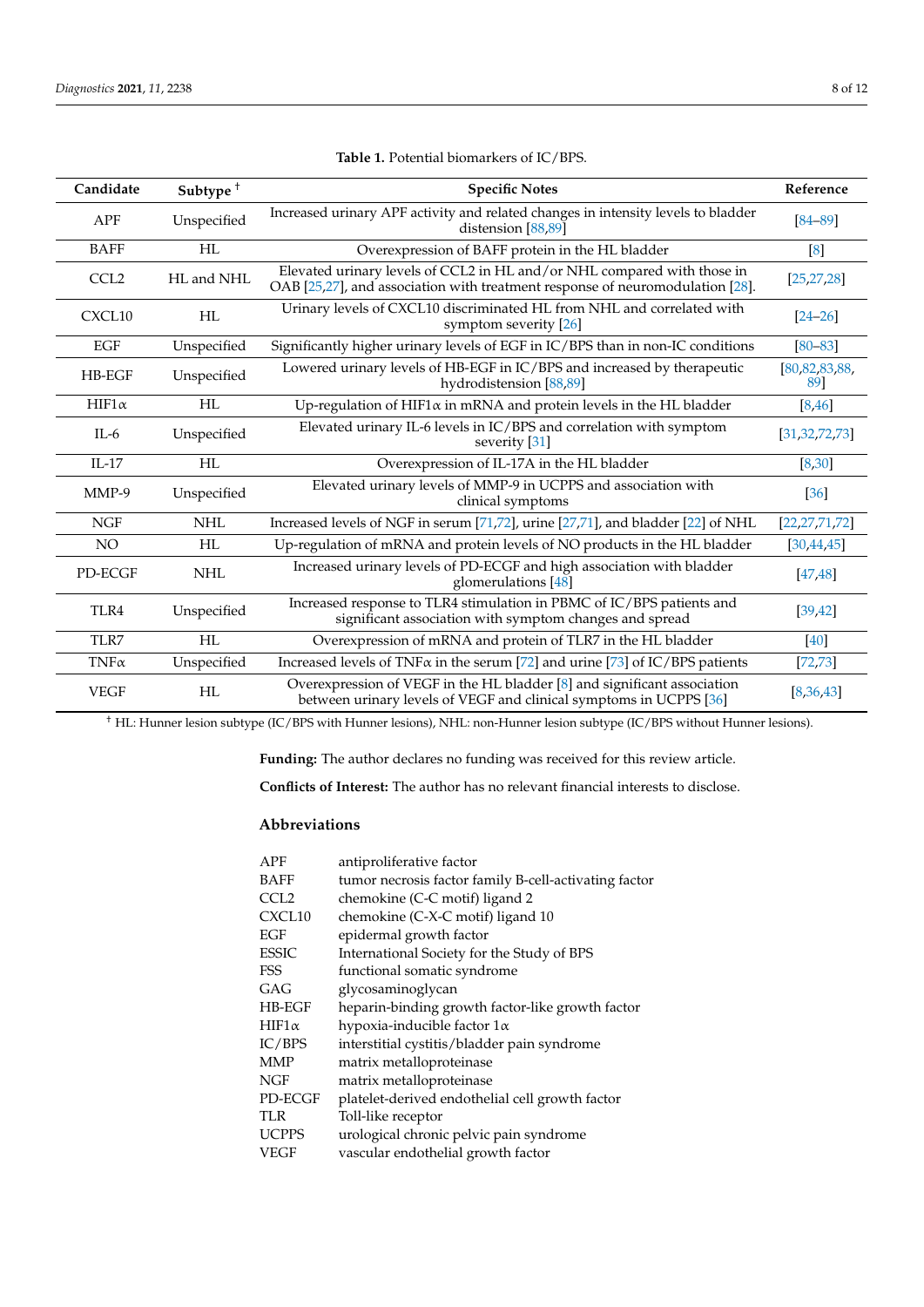## **References**

- <span id="page-8-0"></span>1. Homma, Y.; Akiyama, Y.; Tomoe, H.; Furuta, A.; Ueda, T.; Maeda, D.; Lin, A.T.; Kuo, H.C.; Lee, M.H.; Oh, S.J.; et al. Clinical guidelines for interstitial cystitis/bladder pain syndrome. *Int. J. Urol.* **2020**, *27*, 578–589. [\[CrossRef\]](http://doi.org/10.1111/iju.14234) [\[PubMed\]](http://www.ncbi.nlm.nih.gov/pubmed/32291805)
- 2. Hanno, P.M.; Erickson, D.; Moldwin, R.; Faraday, M.M. Diagnosis and treatment of interstitial cystitis/bladder pain syndrome: AUA guideline amendment. *J. Urol.* **2015**, *193*, 1545–1553. [\[CrossRef\]](http://doi.org/10.1016/j.juro.2015.01.086)
- <span id="page-8-8"></span>3. Van de Merwe, J.P.; Nordling, J.; Bouchelouche, P.; Bouchelouche, K.; Cervigni, M.; Daha, L.K.; Elneil, S.; Fall, M.; Hohlbrugger, G.; Irwin, P.; et al. Diagnostic criteria, classification, and nomenclature for painful bladder syndrome/interstitial cystitis: An ESSIC proposal. *Eur. Urol.* **2008**, *53*, 60–67. [\[CrossRef\]](http://doi.org/10.1016/j.eururo.2007.09.019) [\[PubMed\]](http://www.ncbi.nlm.nih.gov/pubmed/17900797)
- <span id="page-8-1"></span>4. Akiyama, Y.; Hanno, P. Phenotyping of interstitial cystitis/bladder pain syndrome. *Int. J. Urol.* **2019**, *26* (Suppl. S1), 17–19. [\[CrossRef\]](http://doi.org/10.1111/iju.13969) [\[PubMed\]](http://www.ncbi.nlm.nih.gov/pubmed/31144756)
- <span id="page-8-2"></span>5. Akiyama, Y.; Luo, Y.; Hanno, P.M.; Maeda, D.; Homma, Y. Interstitial cystitis/bladder pain syndrome: The evolving landscape, animal models and future perspectives. *Int. J. Urol.* **2020**, *27*, 491–503. [\[CrossRef\]](http://doi.org/10.1111/iju.14229) [\[PubMed\]](http://www.ncbi.nlm.nih.gov/pubmed/32246572)
- <span id="page-8-3"></span>6. Maeda, D.; Akiyama, Y.; Morikawa, T.; Kunita, A.; Ota, Y.; Katoh, H.; Niimi, A.; Nomiya, A.; Ishikawa, S.; Goto, A.; et al. Hunner-Type (Classic) Interstitial Cystitis: A Distinct Inflammatory Disorder Characterized by Pancystitis, with Frequent Expansion of Clonal B-Cells and Epithelial Denudation. *PLoS ONE* **2015**, *10*, e0143316. [\[CrossRef\]](http://doi.org/10.1371/journal.pone.0143316) [\[PubMed\]](http://www.ncbi.nlm.nih.gov/pubmed/26587589)
- 7. Akiyama, Y. Update on the Pathophysiology of Interstitial Cystitis /Bladder Pain Syndrome. *Curr. Bladder Dysfunc. Rep.* **2020**, *15*, 1–8. [\[CrossRef\]](http://doi.org/10.1007/s11884-019-00569-w)
- <span id="page-8-16"></span>8. Akiyama, Y.; Maeda, D.; Katoh, H.; Morikawa, T.; Niimi, A.; Nomiya, A.; Sato, Y.; Kawai, T.; Goto, A.; Fujimura, T.; et al. Molecular Taxonomy of Interstitial Cystitis/Bladder Pain Syndrome Based on Whole Transcriptome Profiling by Next-Generation RNA Sequencing of Bladder Mucosal Biopsies. *J. Urol.* **2019**, *202*, 290–300. [\[CrossRef\]](http://doi.org/10.1097/JU.0000000000000234)
- <span id="page-8-14"></span>9. Akiyama, Y.; Homma, Y.; Maeda, D. Pathology and terminology of interstitial cystitis/bladder pain syndrome: A review. *Histol. Histopathol.* **2019**, *34*, 25–32. [\[CrossRef\]](http://doi.org/10.14670/HH-18-028)
- <span id="page-8-4"></span>10. Warren, J.W. Bladder pain syndrome/interstitial cystitis as a functional somatic syndrome. *J. Psychosom. Res.* **2014**, *77*, 510–515. [\[CrossRef\]](http://doi.org/10.1016/j.jpsychores.2014.10.003)
- <span id="page-8-5"></span>11. Ronstrom, C.; Lai, H.H. Presenting an atlas of Hunner lesions in interstitial cystitis which can be identified with office cystoscopy. *Neurourol. Urodyn.* **2020**, *39*, 2394–2400. [\[CrossRef\]](http://doi.org/10.1002/nau.24500)
- <span id="page-8-6"></span>12. Fall, M.; Nordling, J.; Cervigni, M.; Dinis Oliveira, P.; Fariello, J.; Hanno, P.; Kabjorn-Gustafsson, C.; Logadottir, Y.; Meijlink, J.; Mishra, N.; et al. Hunner lesion disease differs in diagnosis, treatment and outcome from bladder pain syndrome: An ESSIC working group report. *Scand. J. Urol.* **2020**, *54*, 91–98. [\[CrossRef\]](http://doi.org/10.1080/21681805.2020.1730948)
- <span id="page-8-7"></span>13. Lai, H.H.; Pickersgill, N.A.; Vetter, J.M. Hunner Lesion Phenotype in Interstitial Cystitis/Bladder Pain Syndrome: A Systematic Review and Meta-Analysis. *J. Urol.* **2020**, *204*, 518–523. [\[CrossRef\]](http://doi.org/10.1097/JU.0000000000001031) [\[PubMed\]](http://www.ncbi.nlm.nih.gov/pubmed/32223699)
- <span id="page-8-9"></span>14. Doiron, R.C.; Tolls, V.; Irvine-Bird, K.; Kelly, K.L.; Nickel, J.C. Clinical Phenotyping Does Not Differentiate Hunner Lesion Subtype of Interstitial Cystitis/Bladder Pain Syndrome: A Relook at the Role of Cystoscopy. *J. Urol.* **2016**, *196*, 1136–1140. [\[CrossRef\]](http://doi.org/10.1016/j.juro.2016.04.067) [\[PubMed\]](http://www.ncbi.nlm.nih.gov/pubmed/27117441)
- <span id="page-8-10"></span>15. Peters, K.M.; Killinger, K.A.; Mounayer, M.H.; Boura, J.A. Are ulcerative and nonulcerative interstitial cystitis/painful bladder syndrome 2 distinct diseases? A study of coexisting conditions. *Urology* **2011**, *78*, 301–308. [\[CrossRef\]](http://doi.org/10.1016/j.urology.2011.04.030)
- <span id="page-8-11"></span>16. Chennamsetty, A.; Khourdaji, I.; Goike, J.; Killinger, K.A.; Girdler, B.; Peters, K.M. Electrosurgical management of Hunner ulcers in a referral center's interstitial cystitis population. *Urology* **2015**, *85*, 74–78. [\[CrossRef\]](http://doi.org/10.1016/j.urology.2014.09.012) [\[PubMed\]](http://www.ncbi.nlm.nih.gov/pubmed/25440759)
- <span id="page-8-12"></span>17. Warren, J.W.; Howard, F.M.; Cross, R.K.; Good, J.L.; Weissman, M.M.; Wesselmann, U.; Langenberg, P.; Greenberg, P.; Clauw, D.J. Antecedent nonbladder syndromes in case-control study of interstitial cystitis/painful bladder syndrome. *Urology* **2009**, *73*, 52–57. [\[CrossRef\]](http://doi.org/10.1016/j.urology.2008.06.031) [\[PubMed\]](http://www.ncbi.nlm.nih.gov/pubmed/18995888)
- <span id="page-8-13"></span>18. Warren, J.W.; Wesselmann, U.; Morozov, V.; Langenberg, P.W. Numbers and types of nonbladder syndromes as risk factors for interstitial cystitis/painful bladder syndrome. *Urology* **2011**, *77*, 313–319. [\[CrossRef\]](http://doi.org/10.1016/j.urology.2010.08.059)
- <span id="page-8-15"></span>19. Johansson, S.L.; Fall, M. Clinical features and spectrum of light microscopic changes in interstitial cystitis. *J. Urol.* **1990**, *143*, 1118–1124. [\[CrossRef\]](http://doi.org/10.1016/S0022-5347(17)40201-1)
- <span id="page-8-17"></span>20. Wennevik, G.E.; Meijlink, J.M.; Hanno, P.; Nordling, J. The Role of Glomerulations in Bladder Pain Syndrome: A Review. *J. Urol.* **2016**, *195*, 19–25. [\[CrossRef\]](http://doi.org/10.1016/j.juro.2015.06.112) [\[PubMed\]](http://www.ncbi.nlm.nih.gov/pubmed/26318984)
- <span id="page-8-18"></span>21. Akiyama, Y.; Morikawa, T.; Maeda, D.; Shintani, Y.; Niimi, A.; Nomiya, A.; Nakayama, A.; Igawa, Y.; Fukayama, M.; Homma, Y. Increased CXCR3 Expression of Infiltrating Plasma Cells in Hunner Type Interstitial Cystitis. *Sci. Rep.* **2016**, *6*, 28652. [\[CrossRef\]](http://doi.org/10.1038/srep28652) [\[PubMed\]](http://www.ncbi.nlm.nih.gov/pubmed/27339056)
- <span id="page-8-22"></span>22. Homma, Y.; Nomiya, A.; Tagaya, M.; Oyama, T.; Takagaki, K.; Nishimatsu, H.; Igawa, Y. Increased mRNA expression of genes involved in pronociceptive inflammatory reactions in bladder tissue of interstitial cystitis. *J. Urol.* **2013**, *190*, 1925–1931. [\[CrossRef\]](http://doi.org/10.1016/j.juro.2013.05.049)
- <span id="page-8-19"></span>23. Ogawa, T.; Homma, T.; Igawa, Y.; Seki, S.; Ishizuka, O.; Imamura, T.; Akahane, S.; Homma, Y.; Nishizawa, O. CXCR3 binding chemokine and TNFSF14 over expression in bladder urothelium of patients with ulcerative interstitial cystitis. *J. Urol.* **2010**, *183*, 1206–1212. [\[CrossRef\]](http://doi.org/10.1016/j.juro.2009.11.007) [\[PubMed\]](http://www.ncbi.nlm.nih.gov/pubmed/20096889)
- <span id="page-8-20"></span>24. Tyagi, P.; Killinger, K.; Tyagi, V.; Nirmal, J.; Chancellor, M.; Peters, K.M. Urinary chemokines as noninvasive predictors of ulcerative interstitial cystitis. *J. Urol.* **2012**, *187*, 2243–2248. [\[CrossRef\]](http://doi.org/10.1016/j.juro.2012.01.034)
- <span id="page-8-21"></span>25. Furuta, A.; Yamamoto, T.; Suzuki, Y.; Gotoh, M.; Egawa, S.; Yoshimura, N. Comparison of inflammatory urine markers in patients with interstitial cystitis and overactive bladder. *Int. Urogynecol. J.* **2018**, *29*, 961–966. [\[CrossRef\]](http://doi.org/10.1007/s00192-017-3547-5)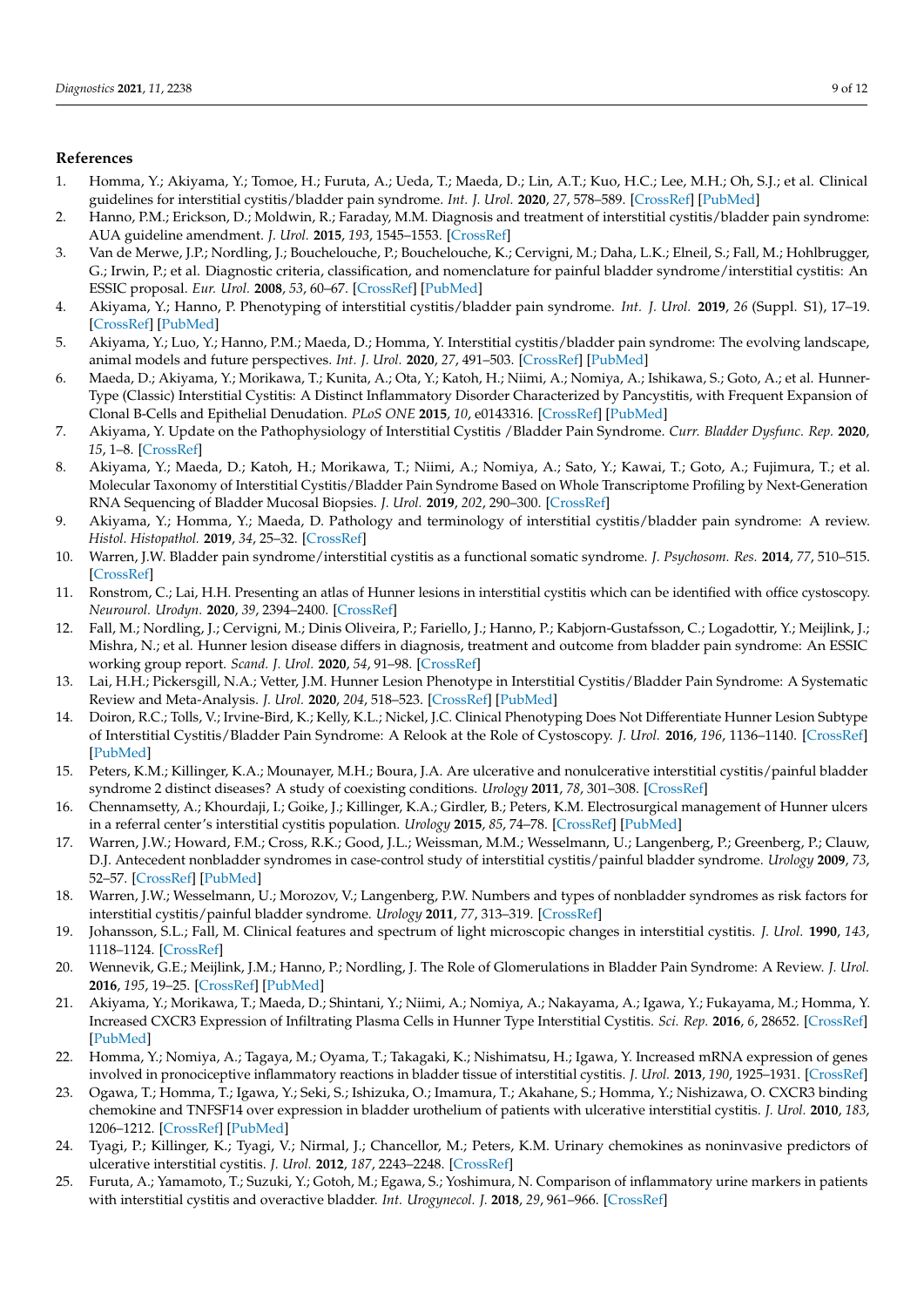- <span id="page-9-0"></span>26. Niimi, A.; Igawa, Y.; Aizawa, N.; Honma, T.; Nomiya, A.; Akiyama, Y.; Kamei, J.; Fujimura, T.; Fukuhara, H.; Homma, Y. Diagnostic value of urinary CXCL10 as a biomarker for predicting Hunner type interstitial cystitis. *Neurourol. Urodyn.* **2018**, *37*, 1113–1119. [\[CrossRef\]](http://doi.org/10.1002/nau.23431) [\[PubMed\]](http://www.ncbi.nlm.nih.gov/pubmed/29048741)
- <span id="page-9-1"></span>27. Jiang, Y.H.; Jhang, J.F.; Hsu, Y.H.; Ho, H.C.; Wu, Y.H.; Kuo, H.C. Urine biomarkers in ESSIC type 2 interstitial cystitis/bladder pain syndrome and overactive bladder with developing a novel diagnostic algorithm. *Sci. Rep.* **2021**, *11*, 914. [\[CrossRef\]](http://doi.org/10.1038/s41598-020-80131-5)
- <span id="page-9-2"></span>28. Peters, K.M.; Jayabalan, N.; Bui, D.; Killinger, K.; Chancellor, M.; Tyagi, P. Effect of Sacral Neuromodulation on Outcome Measures and Urine Chemokines in Interstitial Cystitis/Painful Bladder Syndrome Patients. *Low. Urin. Tract Symptoms* **2015**, *7*, 77–83. [\[CrossRef\]](http://doi.org/10.1111/luts.12054)
- <span id="page-9-3"></span>29. Lotz, M.; Villiger, P.; Hugli, T.; Koziol, J.; Zuraw, B.L. Interleukin-6 and interstitial cystitis. *J. Urol.* **1994**, *152*, 869–873. [\[CrossRef\]](http://doi.org/10.1016/S0022-5347(17)32594-6)
- <span id="page-9-11"></span>30. Logadottir, Y.; Delbro, D.; Fall, M.; Gjertsson, I.; Jirholt, P.; Lindholm, C.; Peeker, R. Cytokine expression in patients with bladder pain syndrome/interstitial cystitis ESSIC type 3C. *J. Urol.* **2014**, *192*, 1564–1568. [\[CrossRef\]](http://doi.org/10.1016/j.juro.2014.04.099)
- <span id="page-9-5"></span>31. Erickson, D.R.; Xie, S.X.; Bhavanandan, V.P.; Wheeler, M.A.; Hurst, R.E.; Demers, L.M.; Kushner, L.; Keay, S.K. A comparison of multiple urine markers for interstitial cystitis. *J. Urol.* **2002**, *167*, 2461–2469. [\[CrossRef\]](http://doi.org/10.1016/S0022-5347(05)65005-7)
- <span id="page-9-6"></span>32. Lamale, L.M.; Lutgendorf, S.K.; Zimmerman, M.B.; Kreder, K.J. Interleukin-6, histamine, and methylhistamine as diagnostic markers for interstitial cystitis. *Urology* **2006**, *68*, 702–706. [\[CrossRef\]](http://doi.org/10.1016/j.urology.2006.04.033)
- <span id="page-9-4"></span>33. Corcoran, A.T.; Yoshimura, N.; Tyagi, V.; Jacobs, B.; Leng, W.; Tyagi, P. Mapping the cytokine profile of painful bladder syndrome/interstitial cystitis in human bladder and urine specimens. *World J. Urol.* **2013**, *31*, 241–246. [\[CrossRef\]](http://doi.org/10.1007/s00345-012-0852-y) [\[PubMed\]](http://www.ncbi.nlm.nih.gov/pubmed/22441309)
- <span id="page-9-7"></span>34. Dufour, A. Degradomics of matrix metalloproteinases in inflammatory diseases. *Front. Biosci. (Sch. Ed.)* **2015**, *7*, 150–167. [\[CrossRef\]](http://doi.org/10.2741/s430)
- <span id="page-9-8"></span>35. Van Lint, P.; Libert, C. Chemokine and cytokine processing by matrix metalloproteinases and its effect on leukocyte migration and inflammation. *J. Leukoc. Biol.* **2007**, *82*, 1375–1381. [\[CrossRef\]](http://doi.org/10.1189/jlb.0607338) [\[PubMed\]](http://www.ncbi.nlm.nih.gov/pubmed/17709402)
- <span id="page-9-9"></span>36. Dagher, A.; Curatolo, A.; Sachdev, M.; Stephens, A.J.; Mullins, C.; Landis, J.R.; van Bokhoven, A.; El-Hayek, A.; Froehlich, J.W.; Briscoe, A.C.; et al. Identification of novel non-invasive biomarkers of urinary chronic pelvic pain syndrome: Findings from the Multidisciplinary Approach to the Study of Chronic Pelvic Pain (MAPP) Research Network. *BJU Int.* **2017**, *120*, 130–142. [\[CrossRef\]](http://doi.org/10.1111/bju.13832)
- <span id="page-9-10"></span>37. Katsifis, G.E.; Rekka, S.; Moutsopoulos, N.M.; Pillemer, S.; Wahl, S.M. Systemic and local interleukin-17 and linked cytokines associated with Sjogren's syndrome immunopathogenesis. *Am. J. Pathol.* **2009**, *175*, 1167–1177. [\[CrossRef\]](http://doi.org/10.2353/ajpath.2009.090319) [\[PubMed\]](http://www.ncbi.nlm.nih.gov/pubmed/19700754)
- <span id="page-9-12"></span>38. Silfvast-Kaiser, A.; Paek, S.Y.; Menter, A. Anti-IL17 therapies for psoriasis. *Expert Opin. Biol. Ther.* **2019**, *19*, 45–54. [\[CrossRef\]](http://doi.org/10.1080/14712598.2019.1555235)
- <span id="page-9-13"></span>39. Schrepf, A.; O'Donnell, M.A.; Luo, Y.; Bradley, C.S.; Kreder, K.J.; Lutgendorf, S.K. Inflammation and Symptom Change in Interstitial Cystitis or Bladder Pain Syndrome: A Multidisciplinary Approach to the Study of Chronic Pelvic Pain Research Network Study. *Urology* **2016**, *90*, 56–61. [\[CrossRef\]](http://doi.org/10.1016/j.urology.2015.12.040)
- <span id="page-9-14"></span>40. Ichihara, K.; Aizawa, N.; Akiyama, Y.; Kamei, J.; Masumori, N.; Andersson, K.E.; Homma, Y.; Igawa, Y. Toll-like receptor 7 is overexpressed in the bladder of Hunner-type interstitial cystitis, and its activation in the mouse bladder can induce cystitis and bladder pain. *Pain* **2017**, *158*, 1538–1545. [\[CrossRef\]](http://doi.org/10.1097/j.pain.0000000000000947) [\[PubMed\]](http://www.ncbi.nlm.nih.gov/pubmed/28595240)
- <span id="page-9-15"></span>41. Cui, X.; Jing, X.; Lutgendorf, S.K.; Bradley, C.S.; Schrepf, A.; Erickson, B.A.; Magnotta, V.A.; Ness, T.J.; Kreder, K.J.; O'Donnell, M.A.; et al. Cystitis-induced bladder pain is Toll-like receptor 4 dependent in a transgenic autoimmune cystitis murine model: A MAPP Research Network animal study. *Am. J. Physiol. Ren. Physiol.* **2019**, *317*, F90–F98. [\[CrossRef\]](http://doi.org/10.1152/ajprenal.00017.2019) [\[PubMed\]](http://www.ncbi.nlm.nih.gov/pubmed/31091120)
- <span id="page-9-16"></span>42. Schrepf, A.; Bradley, C.S.; O'Donnell, M.; Luo, Y.; Harte, S.E.; Kreder, K.; Lutgendorf, S. Multidisciplinary Approach to the Study of Chronic Pelvic Pain Research, N. Toll-like Receptor 4 and comorbid pain in Inter-stitial Cystitis/Bladder Pain Syndrome: A Multidisciplinary Approach to the Study of Chronic Pelvic Pain research network study. *Brain Behav. Immun.* **2015**, *49*, 66–74. [\[CrossRef\]](http://doi.org/10.1016/j.bbi.2015.03.003)
- <span id="page-9-17"></span>43. Kiuchi, H.; Tsujimura, A.; Takao, T.; Yamamoto, K.; Nakayama, J.; Miyagawa, Y.; Nonomura, N.; Takeyama, M.; Okuyama, A. Increased vascular endothelial growth factor expression in patients with bladder pain syndrome/interstitial cystitis: Its association with pain severity and glomerulations. *BJU Int.* **2009**, *104*, 826–831. [\[CrossRef\]](http://doi.org/10.1111/j.1464-410X.2009.08467.x) [\[PubMed\]](http://www.ncbi.nlm.nih.gov/pubmed/19298410)
- <span id="page-9-18"></span>44. Koskela, L.R.; Thiel, T.; Ehren, I.; De Verdier, P.J.; Wiklund, N.P. Localization and expression of inducible nitric oxide synthase in biopsies from patients with interstitial cystitis. *J. Urol.* **2008**, *180*, 737–741. [\[CrossRef\]](http://doi.org/10.1016/j.juro.2008.03.184)
- <span id="page-9-19"></span>45. Logadottir, Y.R.; Ehren, I.; Fall, M.; Wiklund, N.P.; Peeker, R.; Hanno, P.M. Intravesical nitric oxide production discriminates between classic and nonulcer interstitial cystitis. *J. Urol.* **2004**, *171*, 1148–1150. [\[CrossRef\]](http://doi.org/10.1097/01.ju.0000110501.96416.40) [\[PubMed\]](http://www.ncbi.nlm.nih.gov/pubmed/14767289)
- <span id="page-9-20"></span>46. Akiyama, Y.; Miyakawa, J.; O'Donnell, M.A.; Kreder, K.J.; Luo, Y.; Maeda, D.; Ushiku, T.; Kume, H.; Homma, Y. Overexpression of HIF1alpha in Hunner Lesions of Interstitial Cystitis: Pathophysiological Implications. *J. Urol.* **2021**. [\[CrossRef\]](http://doi.org/10.1097/JU.0000000000002278) [\[PubMed\]](http://www.ncbi.nlm.nih.gov/pubmed/34694138)
- <span id="page-9-21"></span>47. Ueda, T.; Tamaki, M.; Ogawa, O.; Yoshimura, N. Over expression of platelet-derived endothelial cell growth factor/thymidine phosphorylase in patients with interstitial cystitis and bladder carcinoma. *J. Urol.* **2002**, *167*, 347–351. [\[CrossRef\]](http://doi.org/10.1016/S0022-5347(05)65466-3)
- <span id="page-9-22"></span>48. Tamaki, M.; Saito, R.; Ogawa, O.; Yoshimura, N.; Ueda, T. Possible mechanisms inducing glomerulations in interstitial cystitis: Relationship between endoscopic findings and expression of angiogenic growth factors. *J. Urol.* **2004**, *172*, 945–948. [\[CrossRef\]](http://doi.org/10.1097/01.ju.0000135009.55905.cb)
- <span id="page-9-23"></span>49. Larsen, S.; Thompson, S.A.; Hald, T.; Barnard, R.J.; Gilpin, C.J.; Dixon, J.S.; Gosling, J.A. Mast cells in interstitial cystitis. *Br. J. Urol.* **1982**, *54*, 283–286. [\[CrossRef\]](http://doi.org/10.1111/j.1464-410X.1982.tb06976.x)
- 50. Kastrup, J.; Hald, T.; Larsen, S.; Nielsen, V.G. Histamine content and mast cell count of detrusor muscle in patients with interstitial cystitis and other types of chronic cystitis. *Br. J. Urol.* **1983**, *55*, 495–500. [\[CrossRef\]](http://doi.org/10.1111/j.1464-410X.1983.tb03356.x)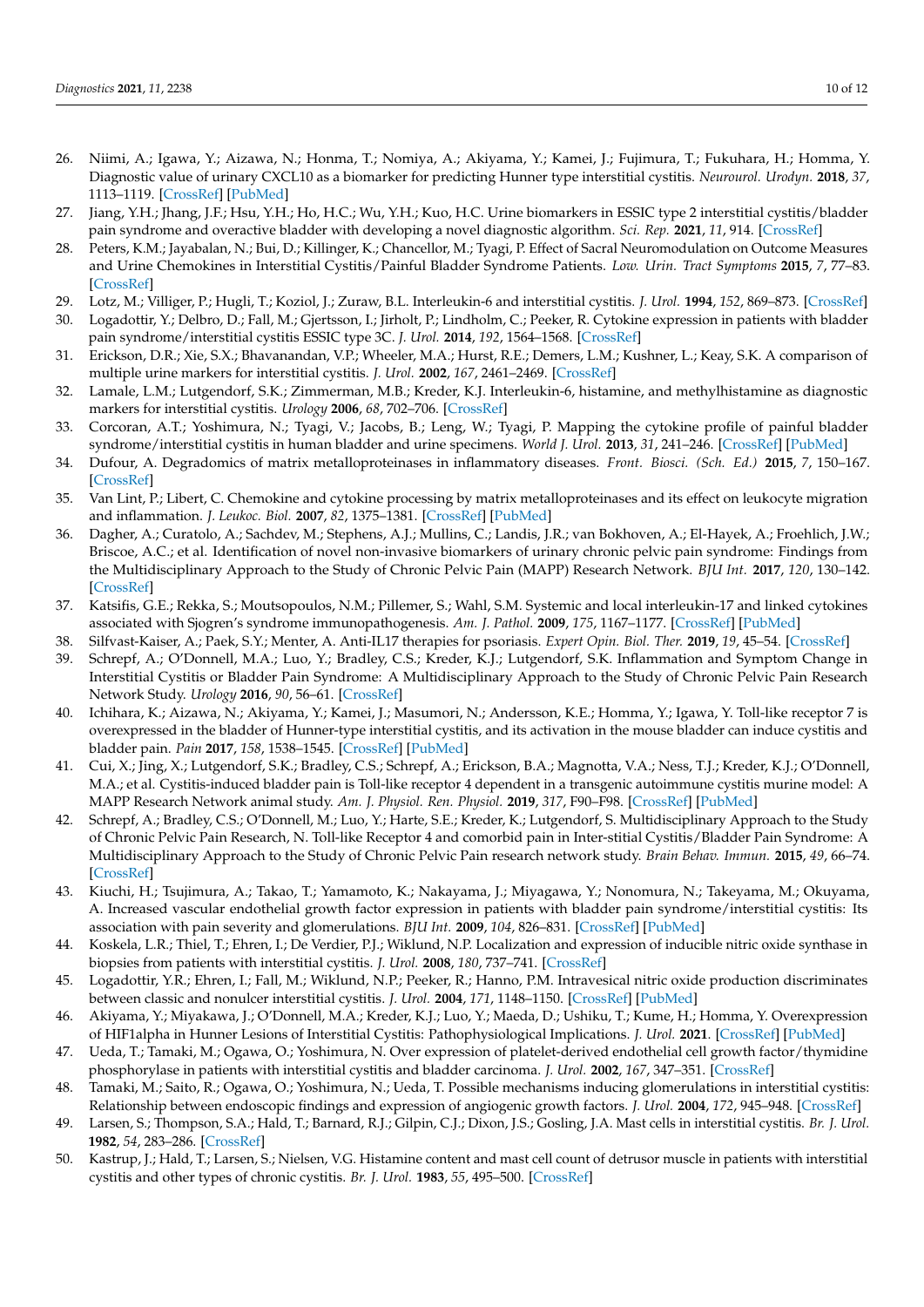- 51. Aldenborg, F.; Fall, M.; Enerback, L. Proliferation and transepithelial migration of mucosal mast cells in interstitial cystitis. *Immunology* **1986**, *58*, 411–416.
- 52. Lynes, W.L.; Flynn, S.D.; Shortliffe, L.D.; Lemmers, M.; Zipser, R.; Roberts, L.J., 2nd; Stamey, T.A. Mast cell involvement in interstitial cystitis. *J. Urol.* **1987**, *138*, 746–752. [\[CrossRef\]](http://doi.org/10.1016/S0022-5347(17)43359-3)
- 53. Christmas, T.J.; Rode, J. Characteristics of mast cells in normal bladder, bacterial cystitis and interstitial cystitis. *Br. J. Urol.* **1991**, *68*, 473–478. [\[CrossRef\]](http://doi.org/10.1111/j.1464-410X.1991.tb15388.x) [\[PubMed\]](http://www.ncbi.nlm.nih.gov/pubmed/1720992)
- 54. Theoharides, T.C.; Sant, G.R.; El-Mansoury, M.; Letourneau, R.; Ucci, A.A., Jr.; Meares, E.M., Jr. Activation of bladder mast cells in interstitial cystitis: A light and electron microscopic study. *J. Urol.* **1995**, *153*, 629–636. [\[CrossRef\]](http://doi.org/10.1016/S0022-5347(01)67669-9)
- 55. Peeker, R.; Enerback, L.; Fall, M.; Aldenborg, F. Recruitment, distribution and phenotypes of mast cells in interstitial cystitis. *J. Urol.* **2000**, *163*, 1009–1015. [\[CrossRef\]](http://doi.org/10.1016/S0022-5347(05)67873-1)
- <span id="page-10-0"></span>56. Yamada, T.; Murayama, T.; Mita, H.; Akiyama, K. Subtypes of bladder mast cells in interstitial cystitis. *Int. J. Urol.* **2000**, *7*, 292–297. [\[CrossRef\]](http://doi.org/10.1046/j.1442-2042.2000.00197.x) [\[PubMed\]](http://www.ncbi.nlm.nih.gov/pubmed/10976817)
- <span id="page-10-1"></span>57. Larsen, M.S.; Mortensen, S.; Nordling, J.; Horn, T. Quantifying mast cells in bladder pain syndrome by immunohistochemical analysis. *BJU Int.* **2008**, *102*, 204–207. [\[CrossRef\]](http://doi.org/10.1111/j.1464-410X.2008.07576.x)
- 58. Liu, H.-T.; Jiang, Y.-H.; Kuo, H.-C. Alteration of Urothelial Inflammation, Apoptosis, and Junction Protein in Patients with Various Bladder Conditions and Storage Bladder Symptoms Suggest Common Pathway Involved in Underlying Pathophysiology. *LUTS Low. Urin. Tract Symptoms* **2015**, *7*, 102–107. [\[CrossRef\]](http://doi.org/10.1111/luts.12062) [\[PubMed\]](http://www.ncbi.nlm.nih.gov/pubmed/26663690)
- <span id="page-10-3"></span>59. Gamper, M.; Regauer, S.; Welter, J.; Eberhard, J.; Viereck, V. Are mast cells still good biomarkers for bladder pain syndrome/interstitial cystitis? *J. Urol.* **2015**, *193*, 1994–2000. [\[CrossRef\]](http://doi.org/10.1016/j.juro.2015.01.036)
- <span id="page-10-2"></span>60. Akiyama, Y.; Maeda, D.; Morikawa, T.; Niimi, A.; Nomiya, A.; Yamada, Y.; Igawa, Y.; Goto, A.; Fukayama, M.; Homma, Y. Digital quantitative analysis of mast cell infiltration in interstitial cystitis. *Neurourol. Urodyn.* **2018**, *37*, 650–657. [\[CrossRef\]](http://doi.org/10.1002/nau.23365)
- <span id="page-10-4"></span>61. Geppetti, P.; Nassini, R.; Materazzi, S.; Benemei, S. The concept of neurogenic inflammation. *BJU Int.* **2008**, *101* (Suppl. S3), 2–6. [\[CrossRef\]](http://doi.org/10.1111/j.1464-410X.2008.07493.x) [\[PubMed\]](http://www.ncbi.nlm.nih.gov/pubmed/18307678)
- <span id="page-10-5"></span>62. Krumins, S.A.; Broomfield, C.A. C-terminal substance P fragments elicit histamine release from a murine mast cell line. *Neuropeptides* **1993**, *24*, 5–10. [\[CrossRef\]](http://doi.org/10.1016/0143-4179(93)90035-9)
- 63. Leon, A.; Buriani, A.; Dal Toso, R.; Fabris, M.; Romanello, S.; Aloe, L.; Levi-Montalcini, R. Mast cells synthesize, store, and release nerve growth factor. *Proc. Natl. Acad. Sci. USA* **1994**, *91*, 3739–3743. [\[CrossRef\]](http://doi.org/10.1073/pnas.91.9.3739)
- 64. van Houwelingen, A.H.; Kool, M.; de Jager, S.C.; Redegeld, F.A.; van Heuven-Nolsen, D.; Kraneveld, A.D.; Nijkamp, F.P. Mast cell-derived TNF-alpha primes sensory nerve endings in a pulmonary hypersensitivity reaction. *J. Immunol.* **2002**, *168*, 5297–5302. [\[CrossRef\]](http://doi.org/10.4049/jimmunol.168.10.5297) [\[PubMed\]](http://www.ncbi.nlm.nih.gov/pubmed/11994487)
- <span id="page-10-6"></span>65. Ito, A.; Hagiyama, M.; Oonuma, J. Nerve-mast cell and smooth muscle-mast cell interaction mediated by cell adhesion molecule-1, CADM1. *J. Smooth Muscle Res. Nihon Heikatsukin Gakkai Kikanshi* **2008**, *44*, 83–93. [\[CrossRef\]](http://doi.org/10.1540/jsmr.44.83) [\[PubMed\]](http://www.ncbi.nlm.nih.gov/pubmed/18552455)
- <span id="page-10-7"></span>66. Steers, W.D.; Tuttle, J.B. Mechanisms of Disease: The role of nerve growth factor in the pathophysiology of bladder disorders. *Nat. Clin. Pract. Urol.* **2006**, *3*, 101–110. [\[CrossRef\]](http://doi.org/10.1038/ncpuro0408)
- <span id="page-10-8"></span>67. Weston, A.P.; Biddle, W.L.; Bhatia, P.S.; Miner, P.B., Jr. Terminal ileal mucosal mast cells in irritable bowel syndrome. *Dig. Dis. Sci.* **1993**, *38*, 1590–1595. [\[CrossRef\]](http://doi.org/10.1007/BF01303164)
- 68. O'Sullivan, M.; Clayton, N.; Breslin, N.P.; Harman, I.; Bountra, C.; McLaren, A.; O'Morain, C.A. Increased mast cells in the irritable bowel syndrome. *Neurogastroenterol. Motil.* **2000**, *12*, 449–457. [\[CrossRef\]](http://doi.org/10.1046/j.1365-2982.2000.00221.x)
- 69. Theoharides, T.C.; Cochrane, D.E. Critical role of mast cells in inflammatory diseases and the effect of acute stress. *J. Neuroimmunol.* **2004**, *146*, 1–12. [\[CrossRef\]](http://doi.org/10.1016/j.jneuroim.2003.10.041) [\[PubMed\]](http://www.ncbi.nlm.nih.gov/pubmed/14698841)
- <span id="page-10-9"></span>70. Santos, J.; Guilarte, M.; Alonso, C.; Malagelada, J.R. Pathogenesis of irritable bowel syndrome: The mast cell connection. *Scand. J. Gastroenterol.* **2005**, *40*, 129–140. [\[CrossRef\]](http://doi.org/10.1080/00365520410009410)
- <span id="page-10-10"></span>71. Liu, H.T.; Kuo, H.C. Increased urine and serum nerve growth factor levels in interstitial cystitis suggest chronic inflammation is involved in the pathogenesis of disease. *PLoS ONE* **2012**, *7*, e44687. [\[CrossRef\]](http://doi.org/10.1371/journal.pone.0044687)
- <span id="page-10-11"></span>72. Jiang, Y.H.; Peng, C.H.; Liu, H.T.; Kuo, H.C. Increased proinflammatory cytokines, C-reactive protein and nerve growth factor expressions in serum of patients with interstitial cystitis/bladder pain syndrome. *PLoS ONE* **2013**, *8*, e76779. [\[CrossRef\]](http://doi.org/10.1371/journal.pone.0076779)
- <span id="page-10-12"></span>73. Felsen, D.; Frye, S.; Trimble, L.A.; Bavendam, T.G.; Parsons, C.L.; Sim, Y.; Vaughan, E.D., Jr. Inflammatory mediator profile in urine and bladder wash fluid of patients with interstitial cystitis. *J. Urol.* **1994**, *152*, 355–361. [\[CrossRef\]](http://doi.org/10.1016/S0022-5347(17)32739-8)
- <span id="page-10-13"></span>74. Bosch, P.C. A Randomized, Double-blind, Placebo-controlled Trial of Certolizumab Pegol in Women with Refractory Interstitial Cystitis/Bladder Pain Syndrome. *Eur. Urol.* **2018**, *74*, 623–630. [\[CrossRef\]](http://doi.org/10.1016/j.eururo.2018.07.026)
- <span id="page-10-14"></span>75. Zeng, Y.; Wu, X.X.; Homma, Y.; Yoshimura, N.; Iwaki, H.; Kageyama, S.; Yoshiki, T.; Kakehi, Y. Uroplakin III-delta4 messenger RNA as a promising marker to identify nonulcerative interstitial cystitis. *J. Urol.* **2007**, *178*, 1322–1327. [\[CrossRef\]](http://doi.org/10.1016/j.juro.2007.05.125)
- <span id="page-10-15"></span>76. Parsons, C.L.; Lilly, J.D.; Stein, P. Epithelial dysfunction in nonbacterial cystitis (interstitial cystitis). *J. Urol.* **1991**, *145*, 732–735. [\[CrossRef\]](http://doi.org/10.1016/S0022-5347(17)38437-9)
- <span id="page-10-16"></span>77. Lokeshwar, V.B.; Selzer, M.G.; Cerwinka, W.H.; Gomez, M.F.; Kester, R.R.; Bejany, D.E.; Gousse, A.E. Urinary uronate and sulfated glycosaminoglycan levels: Markers for interstitial cystitis severity. *J. Urol.* **2005**, *174*, 344–349. [\[CrossRef\]](http://doi.org/10.1097/01.ju.0000161599.69942.2e) [\[PubMed\]](http://www.ncbi.nlm.nih.gov/pubmed/15947687)
- <span id="page-10-17"></span>78. Li, Z.; Zhu, Y.; Yu, M.; Ji, D.; Yang, Z.; Kong, C. c-Jun is involved in interstitial cystitis antiproliferative factor (APF)-induced growth inhibition of human bladder cancer T24 cells. *Urol. Oncol.* **2013**, *31*, 228–233. [\[CrossRef\]](http://doi.org/10.1016/j.urolonc.2010.11.011) [\[PubMed\]](http://www.ncbi.nlm.nih.gov/pubmed/21872498)